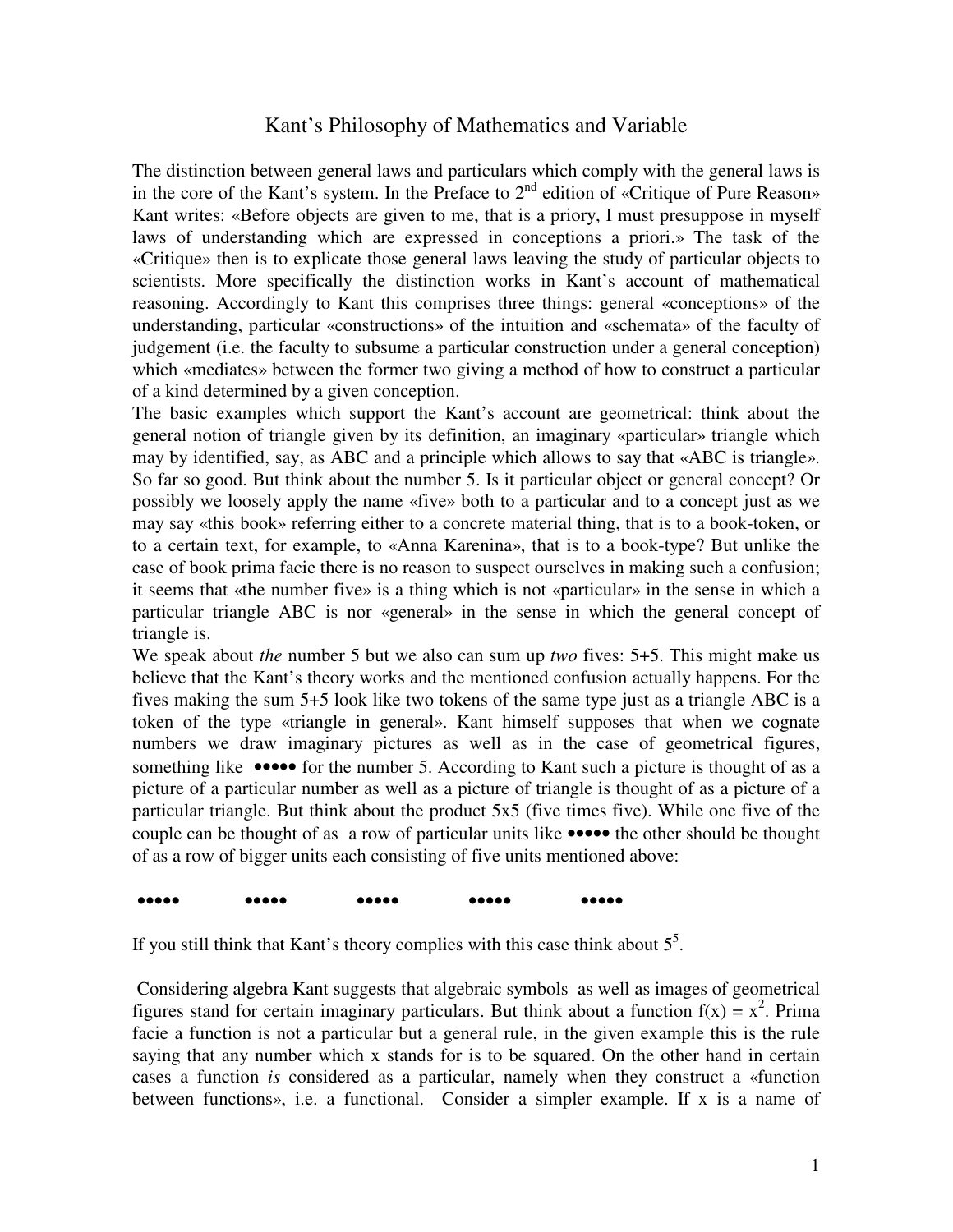variable it is *not* a proper name of particular like the name ABC of a triangle. We may fix a domain of x and operate with x as a particular. But we should not forget that x stands for *any* number of its domain but not for a concrete number. If the domain of x is, say, all real numbers then in a sense x stands for real numbers in general.

The above examples are cases of the type/token relativity. They show that the case of a geometrical figures such as triangles which allows to distinguish between general «conceptions» and particulars absolutely is specific. It is important to understand what in this case makes the absolute distinction possible. Suppose that you are said about a distinction between two triangles, triangle X and triangle Y, but you do not know whether X and Y are names of triangle-types (like «isosceles» and «equilateral») or names of triangle-tokens (like «ABC» and «DEF» in usual notation). Then you may ask about sides of X and Y and be said that sides of X are K,L,M while sides of Y are N,O,P. Again you have two options: or those sides are particular segments (as «AB» in usual notation) or those are some classes of segments, for example classes of congruent and/or parallel segments. But if you are said that vertexes of X are points A,B,C while vertexes of Y are points D,E,F you have the only option: A,B,C,D,E,F are particular points and hence X,Y are particular triangles. The reason is that unlike any other geometrical figure points in no «natural» way may be classified into classes: all points are exactly «similar» and moreover so are relations between any two given points. Thus it is the specific concept of point which makes possible the absolute distinction between general «concepts» and particular intuitive «constructions» in the case of geometrical figures.

The notion of point as informally described above may be formalized by means of mathematical category theory. This apparatus shows that in many cases when points are usually presupposed, particularly in algebraic topology, they are actually unnecessary. The formal account of type/token relativity may be also given by means of this theory.

Although the situation when types and tokens are distinguishable absolutely appears to be specific in mathematics, it still might be argued after Kant that this situation is of general metaphysical significance because the type/token relativity never takes place among real (sensible) objects. This argument does not apply to (real) events however. Take a rain for example. Seemingly we may distinguish between rain as a kind of events and a particular rain the same way as we distinguish between apple as a kind of objects and a particular apple. To distinguish a particular rain we have to specify its location in space and time, for example «Upper Manhattan, around noon, April 23, 1999» seems to be suitable for the purpose. The problem is that unlike objects events may not be located in space and time pointwise: it is impossible to point out exact moments of time when a rain begins and ends and to distinguish sharply between points of space occupied and not occupied by a rain. It may be shown that those difficulties are principle and that to locate events in space and time we must reconstruct space and time without points. As far as space and time have no points, a spatio-temporal location of an event does not particularizes it absolutely because of the reasons mentioned above.

The following is an explicit example of type/token relativity of real events. Consider a conversation in English, that is a particular of the kind of English conversations. «English» in this context is a property of the conversation. On the other hand in historical perspective English language is nothing but a broad conversation itself which started where and when English language was born (however to mark this place and time), which is going on in our